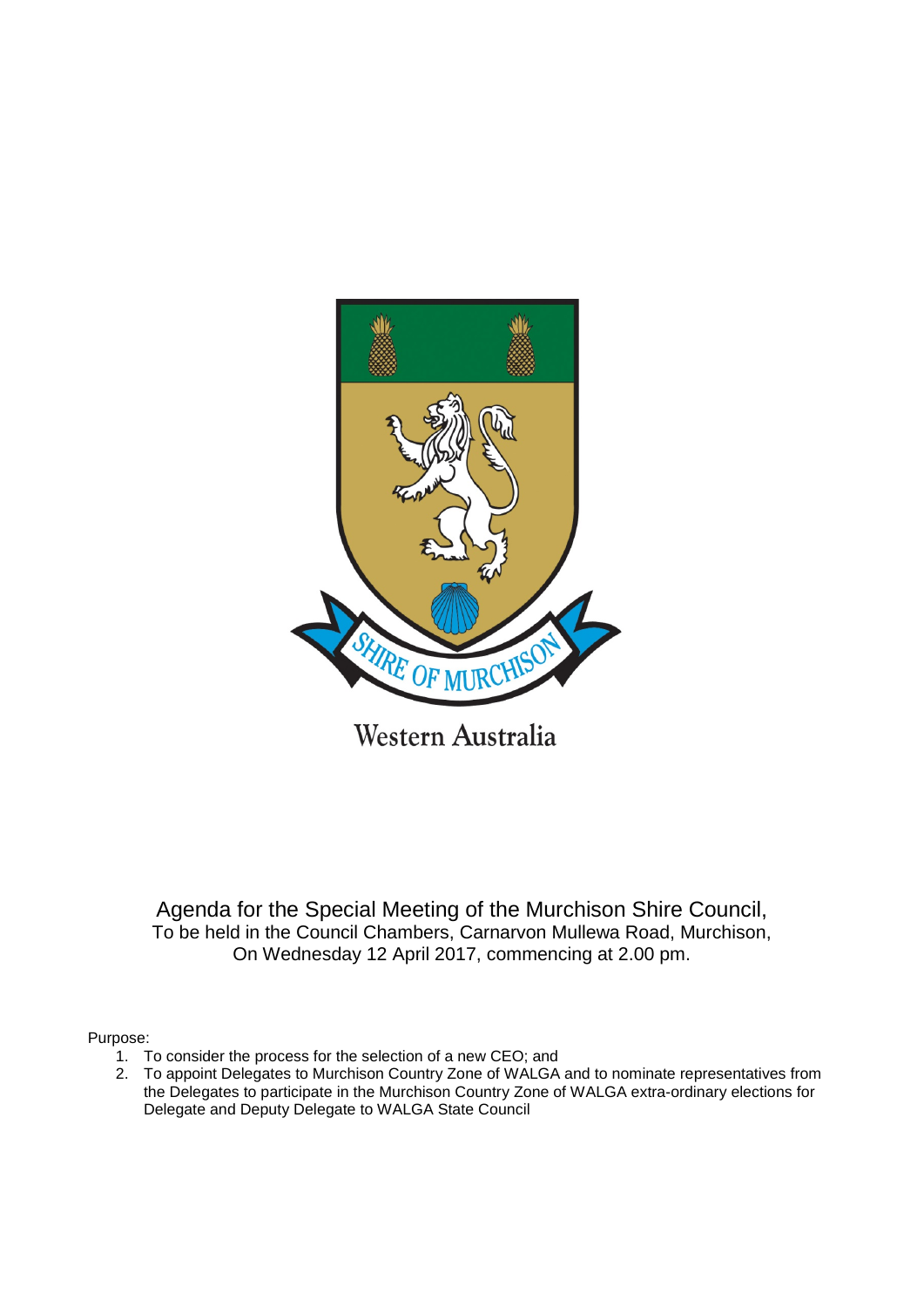## *TABLE OF CONTENTS*

| 4.1             |                                                                                                                                                                                                                                                                                                                                                                                                                 |
|-----------------|-----------------------------------------------------------------------------------------------------------------------------------------------------------------------------------------------------------------------------------------------------------------------------------------------------------------------------------------------------------------------------------------------------------------|
|                 |                                                                                                                                                                                                                                                                                                                                                                                                                 |
|                 |                                                                                                                                                                                                                                                                                                                                                                                                                 |
|                 |                                                                                                                                                                                                                                                                                                                                                                                                                 |
|                 |                                                                                                                                                                                                                                                                                                                                                                                                                 |
|                 |                                                                                                                                                                                                                                                                                                                                                                                                                 |
| 10.             |                                                                                                                                                                                                                                                                                                                                                                                                                 |
| 11.             |                                                                                                                                                                                                                                                                                                                                                                                                                 |
| 12.             |                                                                                                                                                                                                                                                                                                                                                                                                                 |
| 12.2            |                                                                                                                                                                                                                                                                                                                                                                                                                 |
| 13 <sub>1</sub> |                                                                                                                                                                                                                                                                                                                                                                                                                 |
| 13.1            |                                                                                                                                                                                                                                                                                                                                                                                                                 |
| 14.             |                                                                                                                                                                                                                                                                                                                                                                                                                 |
|                 | DECLARATION OF OPENING/ANNOUNCEMENT OF VISITORS 3<br>RECORD OF ATTENDANCE/APOLOGIES/LEAVE OF ABSENCE 3<br>RESPONSE TO PREVIOUS PUBLIC QUESTIONS TAKEN ON NOTICE 3<br>NOTICE OF ITEMS TO BE DISCUSSED BEHIND CLOSED DOORS3<br>ANNOUNCEMENTS BY PRESIDING PERSON WITHOUT DISCUSSION3<br>PETITIONS/DEPUTATIONS/PRESENTATIONS/SUBMISSIONS3<br>Appoint WALGA Zone Delegates and Nominations for WALGA State Council3 |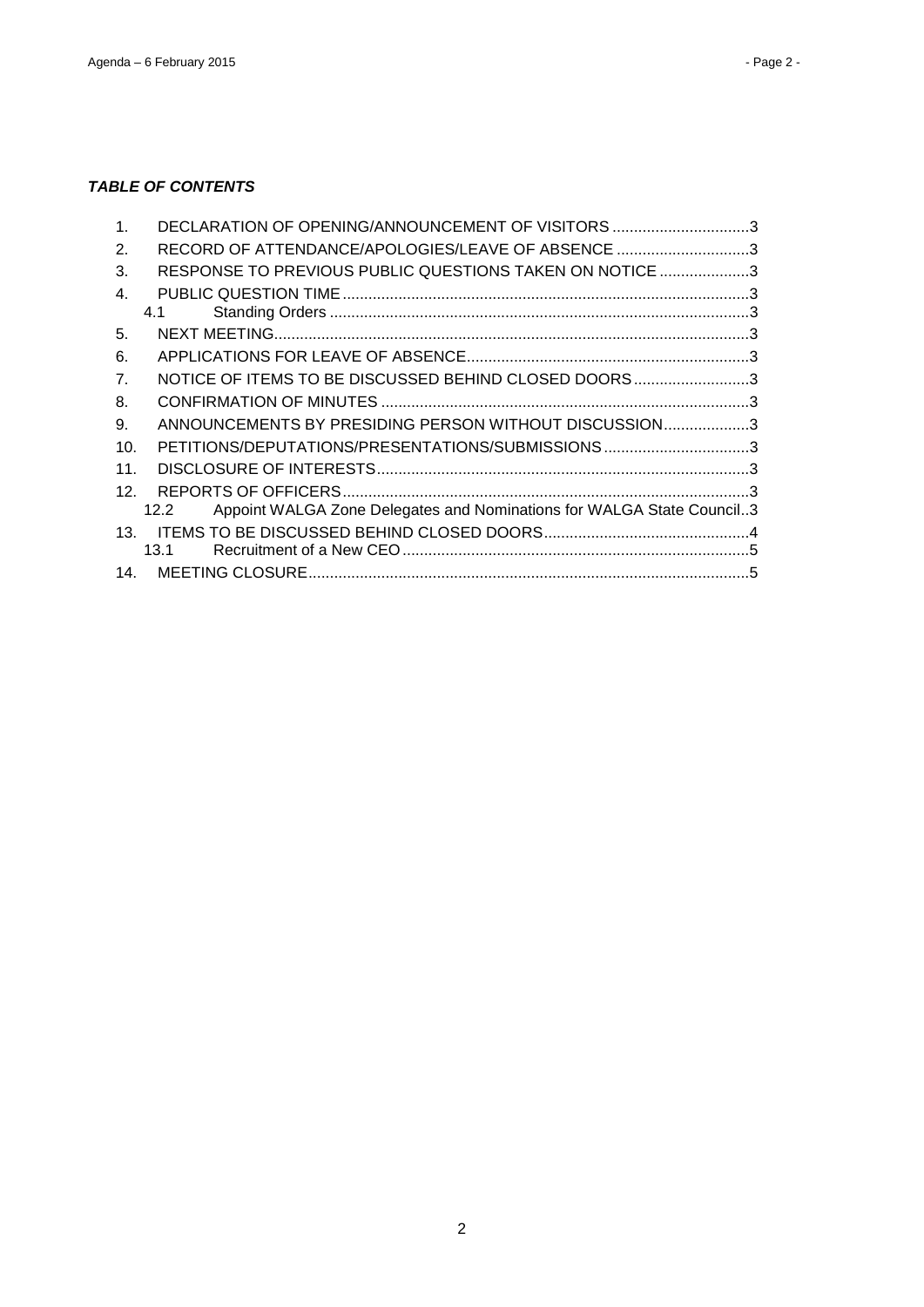## <span id="page-2-0"></span>**1. DECLARATION OF OPENING/ANNOUNCEMENT OF VISITORS**

## <span id="page-2-1"></span>**2. RECORD OF ATTENDANCE/APOLOGIES/LEAVE OF ABSENCE**

#### <span id="page-2-2"></span>**3. RESPONSE TO PREVIOUS PUBLIC QUESTIONS TAKEN ON NOTICE** Nil.

### <span id="page-2-3"></span>**4. PUBLIC QUESTION TIME**

#### <span id="page-2-4"></span>**4.1 Standing Orders**

*Council Decision:*

**Moved: Councillor Seconded: Councillor**

#### **That the following Local Law-Standing Orders 2001 be stood down:**

8.2 Limitation on the number of speeches

8.3 Duration of speeches

**Carried/Lost For: Against:**

#### <span id="page-2-5"></span>**5. NEXT MEETING**

The next ordinary meeting is scheduled for Thursday 27 April 2017.

### <span id="page-2-6"></span>**6. APPLICATIONS FOR LEAVE OF ABSENCE**

#### <span id="page-2-7"></span>**7. NOTICE OF ITEMS TO BE DISCUSSED BEHIND CLOSED DOORS**

One item relating to employee personal matters, the employment of a CEO and the proposed contractual conditions of employment of a new CEO, pursuant to LGA 5.23 (a) and (c)

#### <span id="page-2-8"></span>**8. CONFIRMATION OF MINUTES**

Not Applicable

## <span id="page-2-9"></span>**9. ANNOUNCEMENTS BY PRESIDING PERSON WITHOUT DISCUSSION**

#### <span id="page-2-10"></span>**10. PETITIONS/DEPUTATIONS/PRESENTATIONS/SUBMISSIONS**

Not Applicable.

## <span id="page-2-11"></span>**11. DISCLOSURE OF INTERESTS**

#### <span id="page-2-12"></span>**12. REPORTS OF OFFICERS**

#### <span id="page-2-13"></span>**12.2 Appoint WALGA Zone Delegates and Nominations for WALGA State Council**

| File:              | 4.6                                                                                |
|--------------------|------------------------------------------------------------------------------------|
| Author:            | Dianne Daniels - Chief Executive Officer                                           |
| Interest Declared: | No interest to disclose                                                            |
| Date:              | 11 <sup>th</sup> April 2017                                                        |
| Attachments:       | Correspondence from Murray Brown regarding the extra-ordinary election to fill two |
|                    | Vacancies on WALGA State Council.                                                  |

#### **Matter for Consideration:**

Council to appoint the Delegates for the Murchison Country Zone of WALGA to replace Mark Halleen and Simon Broad and to consider nominating a Delegate and/or Deputy Delegate to WALGA State Council.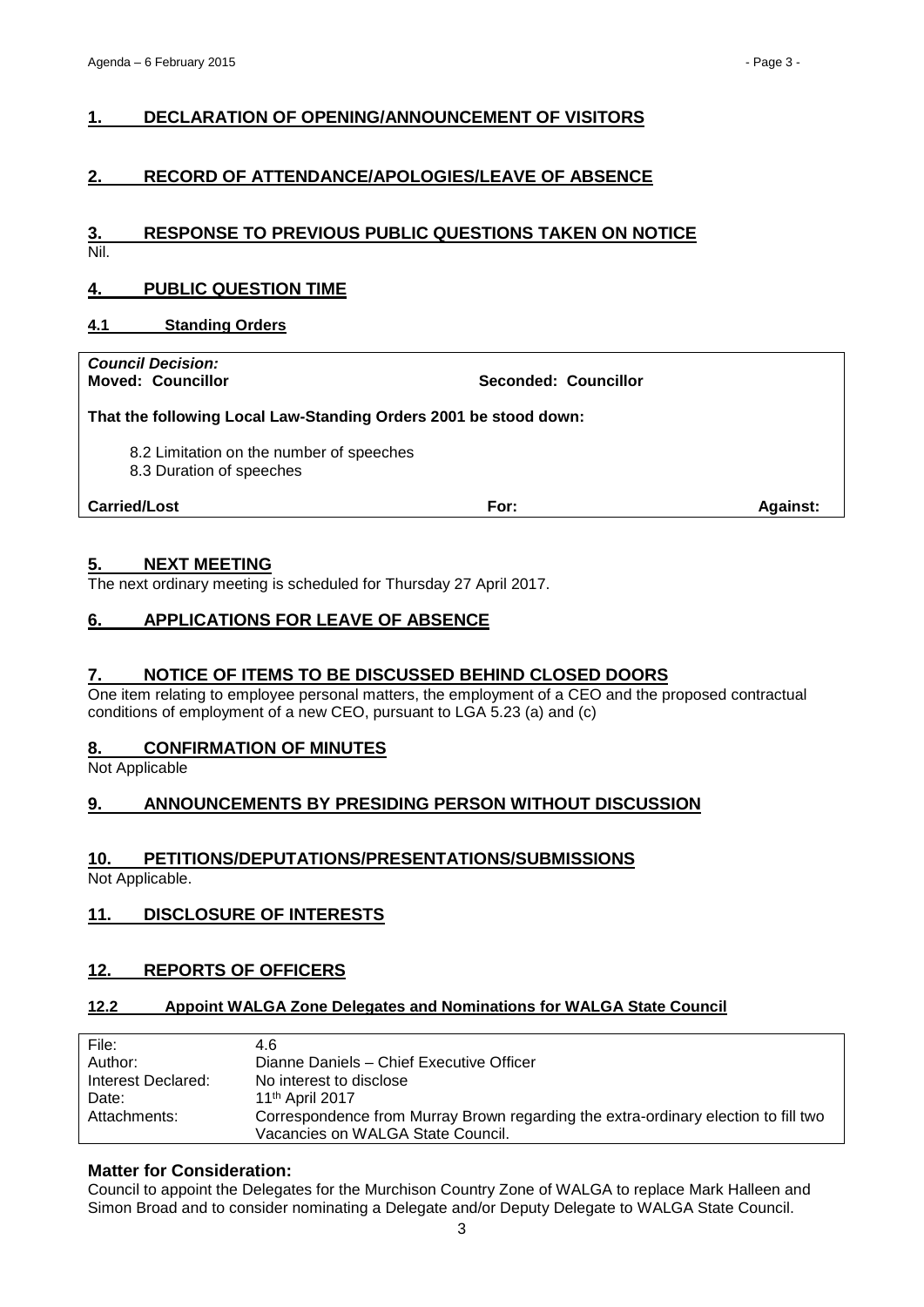#### **Background:**

Up until his resignation from Council in December 2016, Simon Broad was one of the Shire of Murchison's Delegates to the Murchison Country Zone of WALGA along with Mark Halleen, who resigned in April 2017. Simon Broad was the Murchison Country Zone of WALGA's Delegate to State Council and Mark Halleen was the Deputy Delegate.

## **Comment:**

As both the Shire of Murchison's Delegates to the Murchison Country Zone of WALGA have left Council, Council needs to appoint:

1. Two Delegates to the Murchison Country Zone of WALGA;

and once the two delegates have been decided,

**2.** Consider nominating one of the Delegates to participate in the upcoming Murchison Country Zone of WALGA extra-ordinary election to fill the position of Delegate to WALGA State Council vacated by the resignation of Simon Broad and/or one of the Delegates to participate in the upcoming Murchison Country Zone of WALGA extra-ordinary election to fill the position of Deputy Delegate to the WALGA State Council vacated by the resignation of Mark Halleen.

The four positions will expire in October 2017.

#### **Statutory Environment:**

Local Government Act 1995 Division 5; 9.58

#### **Strategic Implications:**

Nil

**Policy Implications:**

Nil

**Financial Implications:**

Nil

## **Recommendation:**

That Council:

- 1. Appoints Cr xxxxx and Cr xxxxx as Delegates to the WALGA Murchison Country Zone; and 2. Nominates Cr xxxxx to participate in the upcoming Murchison Country Zone of WALGA
- extra-ordinary election to fill the position of Delegate to WALGA State Council; and/or
- 3. Nominates Cr xxxxx to participate in the upcoming Murchison Country Zone of WALGA extra-ordinary election to fill the position of Deputy Delegate to WALGA State Council.

#### **Voting Requirements:**

Simple majority

| <b>Council Decision:</b><br>Moved: | <b>Seconded: Councillor</b> |                 |
|------------------------------------|-----------------------------|-----------------|
| <b>Carried</b>                     | For:                        | <b>Against:</b> |

## <span id="page-3-0"></span>**13. ITEMS TO BE DISCUSSED BEHIND CLOSED DOORS**

#### **Motion to close the meeting to the public**

#### **Recommendation:**

That the meeting move behind closed doors to discuss confidential matters relating to employee personal matters, the employment of a CEO and the proposed contractual conditions of employment of a new CEO, pursuant to LGA 5.23 (a) and (c).